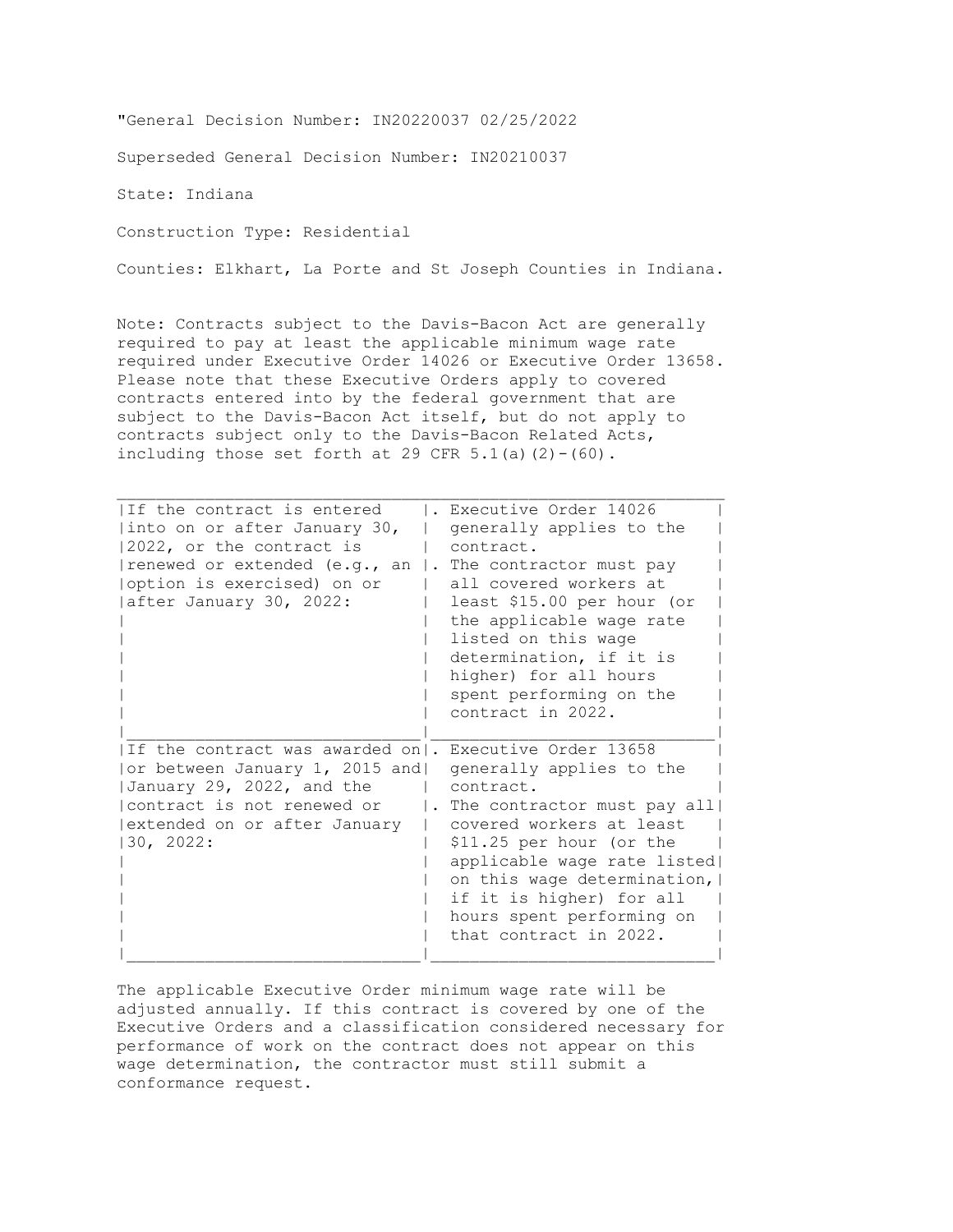Additional information on contractor requirements and worker protections under the Executive Orders is available at https://www.dol.gov/agencies/whd/government-contracts.

| Modification Number | Publication Date |  |
|---------------------|------------------|--|
|                     | 01/07/2022       |  |
|                     | 02/18/2022       |  |
|                     | 02/25/2022       |  |
|                     |                  |  |

ELEC0153-008 06/08/2020

|                                                                                 | Rates | Fringes        |
|---------------------------------------------------------------------------------|-------|----------------|
| ELECTRICIAN\$ 23.34                                                             |       | 16.84          |
| ENGI0150-040 06/01/2021                                                         |       |                |
|                                                                                 | Rates | Fringes        |
| POWER EQUIPMENT OPERATOR<br>(1) Backhoe/Excavator\$ 42.00<br>(2) Loader\$ 41.20 |       | 39.68<br>39.68 |
| LAB00041-007 06/01/2020                                                         |       |                |
|                                                                                 | Rates | Fringes        |
| LABORER<br>(2) Mason Tender -<br>Cement/Concrete\$ 37.15                        |       | 23.48          |
| LAB00081-008 06/01/2020                                                         |       |                |
|                                                                                 | Rates | Fringes        |
| LABORER (Common or General)\$ 36.40                                             |       | 23.48          |
| LAB00741-006 06/01/2020                                                         |       |                |
|                                                                                 | Rates | Fringes        |
| LABORER<br>(1) Pipelayer\$ 23.13                                                |       | 16.00          |
| PAIN0460-005 06/01/2018                                                         |       |                |
|                                                                                 | Rates | Fringes        |
| Painters:<br>Brush, Roller, & Spray\$ 25.88                                     |       | 23.96          |
| PLAS0692-017 06/01/2018                                                         |       |                |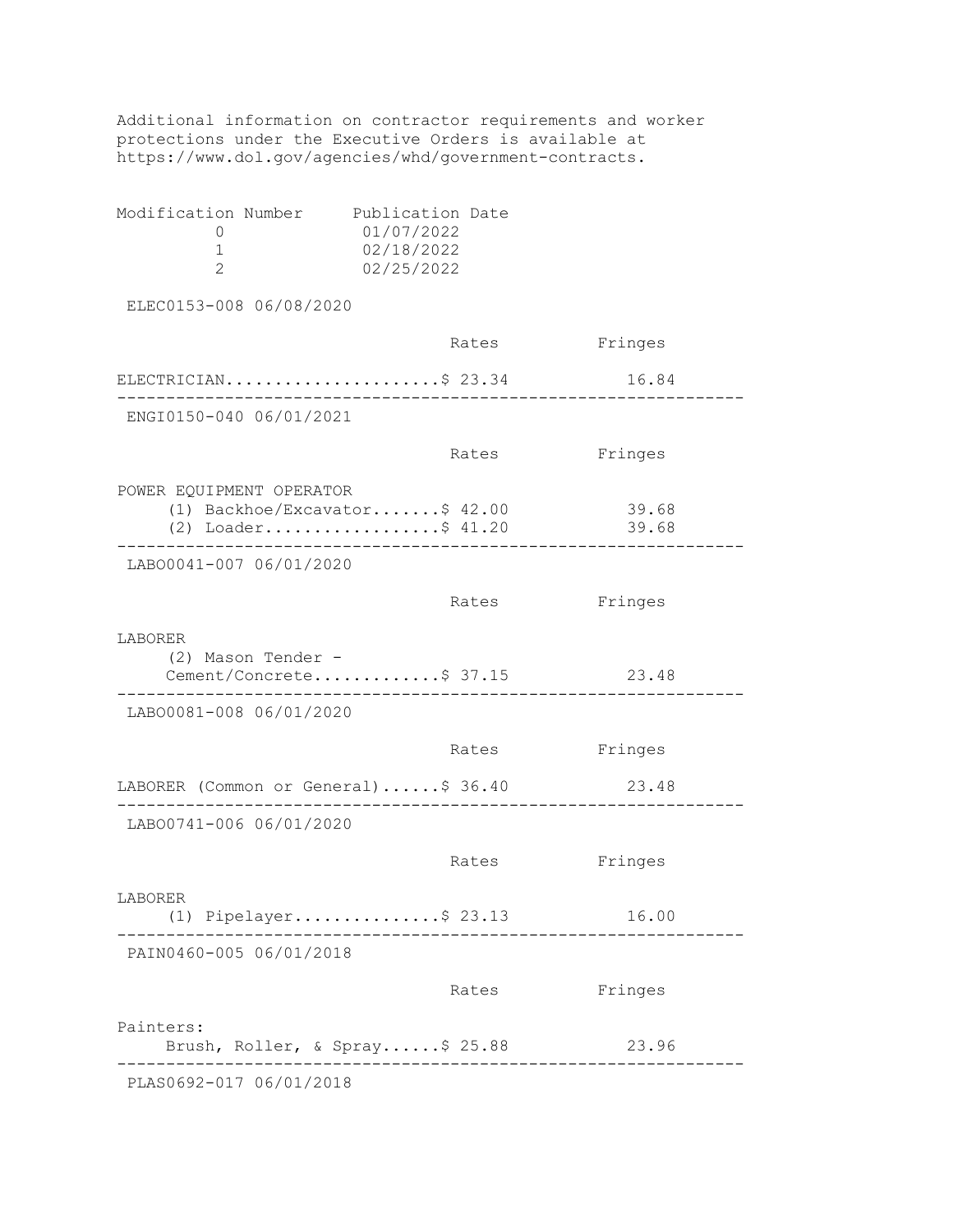ELKHART AND ST. JOSEPH COUNTIES

|                                                                 | Rates | Fringes |
|-----------------------------------------------------------------|-------|---------|
| CEMENT MASON/CONCRETE FINISHER\$ 28.84                          |       | 14.48   |
| PLAS0692-030 06/01/2018                                         |       |         |
| LA PORTE COUNTY                                                 |       |         |
|                                                                 | Rates | Fringes |
| CEMENT MASON/CONCRETE FINISHER\$ 36.01                          |       | 25.40   |
| PLUM0136-012 07/01/2020                                         |       |         |
|                                                                 | Rates | Fringes |
| PLUMBER\$ 28.21                                                 |       | 3.06    |
| ROOF0026-004 06/01/2021                                         |       |         |
|                                                                 | Rates | Fringes |
| ROOFER\$ 39.59                                                  |       | 22.07   |
| SHEE0020-002 07/01/2021                                         |       |         |
|                                                                 | Rates | Fringes |
| SHEET METAL WORKER (Excludes<br>HVAC Duct Installation)\$ 37.46 |       | 24.72   |
| * UAVG-IN-0004 01/01/2019                                       |       |         |
|                                                                 | Rates | Fringes |
| TRUCK DRIVER (Dump) \$ 29.70                                    |       | 17.34   |
| * UAVG-IN-0008 01/01/2019                                       |       |         |
|                                                                 | Rates | Fringes |
| POWER EQUIPMENT OPERATOR                                        |       |         |
| (Bobcat/Skid Steer/Skid<br>$Loader)$ \$ 32.00                   |       | 30.65   |
| POWER EQUIPMENT OPERATOR<br>$(Grader/Black)$ \$ 36.07           |       | 30.79   |
| * UAVG-IN-0009 01/01/2019                                       |       |         |

Rates Fringes

POWER EQUIPMENT OPERATOR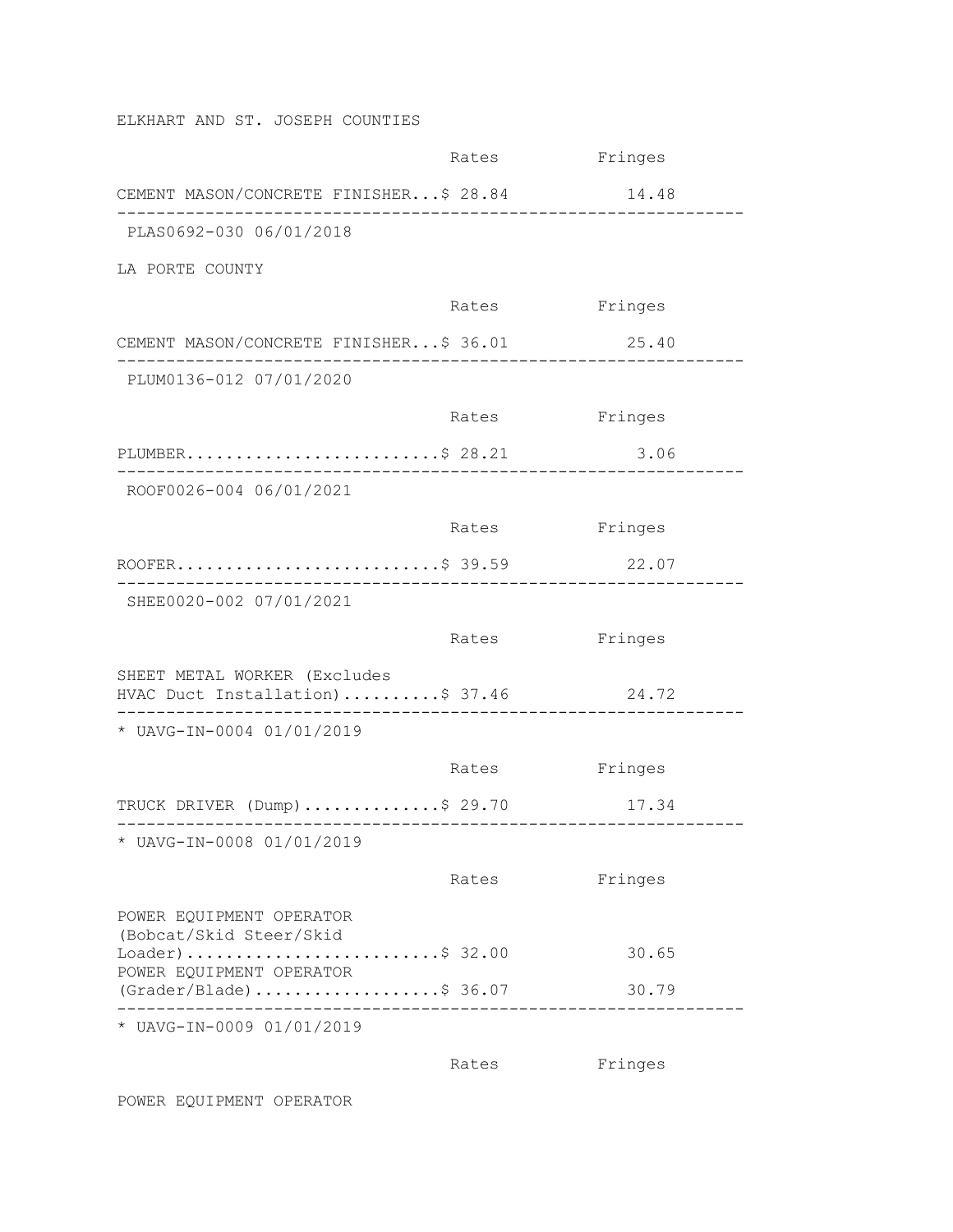(Paver (Asphalt, Aggregate,

and Concrete))....................\$ 36.24 30.79 ----------------------------------------------------------------

\* SUIN2012-024 08/13/2012

| Rates                                                 | Fringes |
|-------------------------------------------------------|---------|
| CARPENTER\$ 26.95                                     | 11.49   |
| LABORER: Mason Tender - Brick\$ 14.00<br>$\star\star$ | 0.00    |
| OPERATOR: Bulldozer\$ 31.58                           | 15.06   |
| Installation $Only)$ \$ 26.20                         | 10.74   |
|                                                       |         |

WELDERS - Receive rate prescribed for craft performing operation to which welding is incidental.

================================================================

\*\* Workers in this classification may be entitled to a higher minimum wage under Executive Order 14026 (\$15.00) or 13658 (\$11.25). Please see the Note at the top of the wage determination for more information.

Note: Executive Order (EO) 13706, Establishing Paid Sick Leave for Federal Contractors applies to all contracts subject to the Davis-Bacon Act for which the contract is awarded (and any solicitation was issued) on or after January 1, 2017. If this contract is covered by the EO, the contractor must provide employees with 1 hour of paid sick leave for every 30 hours they work, up to 56 hours of paid sick leave each year. Employees must be permitted to use paid sick leave for their own illness, injury or other health-related needs, including preventive care; to assist a family member (or person who is like family to the employee) who is ill, injured, or has other health-related needs, including preventive care; or for reasons resulting from, or to assist a family member (or person who is like family to the employee) who is a victim of, domestic violence, sexual assault, or stalking. Additional information on contractor requirements and worker protections under the EO is available at

https://www.dol.gov/agencies/whd/government-contracts.

Unlisted classifications needed for work not included within the scope of the classifications listed may be added after award only as provided in the labor standards contract clauses (29CFR 5.5 (a) (1) (ii)).

----------------------------------------------------------------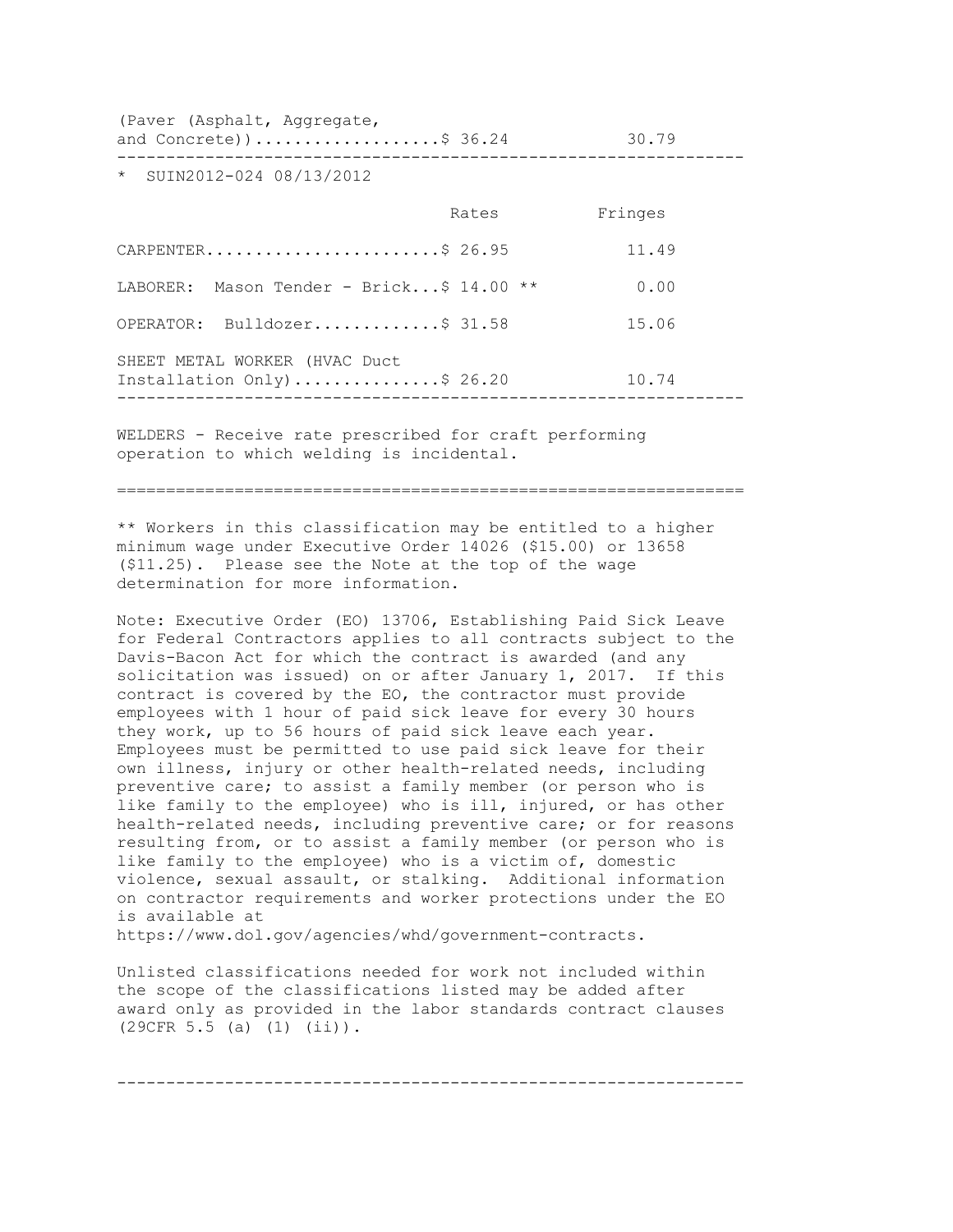The body of each wage determination lists the classification and wage rates that have been found to be prevailing for the cited type(s) of construction in the area covered by the wage determination. The classifications are listed in alphabetical order of ""identifiers"" that indicate whether the particular rate is a union rate (current union negotiated rate for local), a survey rate (weighted average rate) or a union average rate (weighted union average rate).

## Union Rate Identifiers

A four letter classification abbreviation identifier enclosed in dotted lines beginning with characters other than ""SU"" or ""UAVG"" denotes that the union classification and rate were prevailing for that classification in the survey. Example: PLUM0198-005 07/01/2014. PLUM is an abbreviation identifier of the union which prevailed in the survey for this classification, which in this example would be Plumbers. 0198 indicates the local union number or district council number where applicable, i.e., Plumbers Local 0198. The next number, 005 in the example, is an internal number used in processing the wage determination. 07/01/2014 is the effective date of the most current negotiated rate, which in this example is July 1, 2014.

Union prevailing wage rates are updated to reflect all rate changes in the collective bargaining agreement (CBA) governing this classification and rate.

## Survey Rate Identifiers

Classifications listed under the ""SU"" identifier indicate that no one rate prevailed for this classification in the survey and the published rate is derived by computing a weighted average rate based on all the rates reported in the survey for that classification. As this weighted average rate includes all rates reported in the survey, it may include both union and non-union rates. Example: SULA2012-007 5/13/2014. SU indicates the rates are survey rates based on a weighted average calculation of rates and are not majority rates. LA indicates the State of Louisiana. 2012 is the year of survey on which these classifications and rates are based. The next number, 007 in the example, is an internal number used in producing the wage determination. 5/13/2014 indicates the survey completion date for the classifications and rates under that identifier.

Survey wage rates are not updated and remain in effect until a new survey is conducted.

Union Average Rate Identifiers

Classification(s) listed under the UAVG identifier indicate that no single majority rate prevailed for those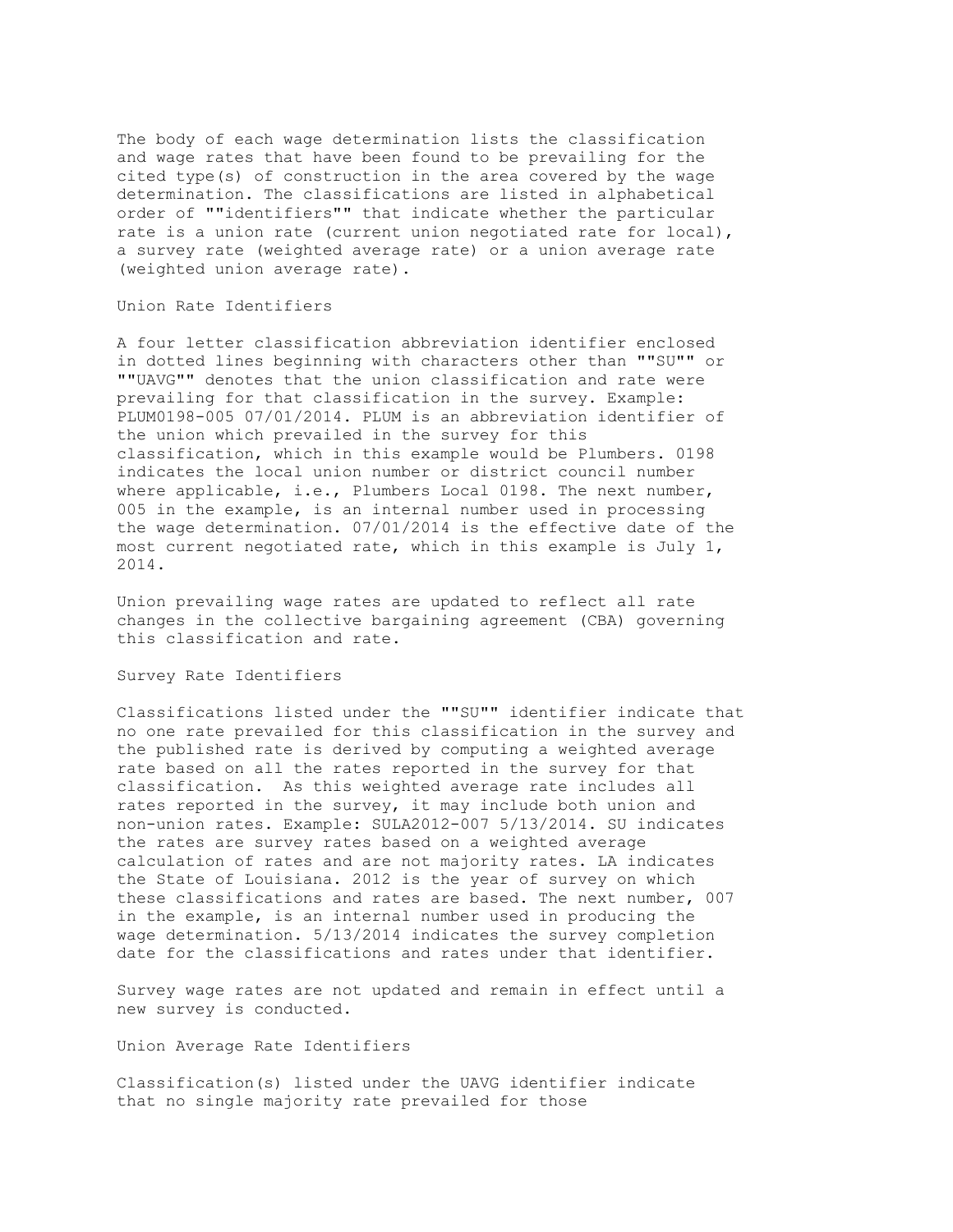classifications; however, 100% of the data reported for the classifications was union data. EXAMPLE: UAVG-OH-0010 08/29/2014. UAVG indicates that the rate is a weighted union average rate. OH indicates the state. The next number, 0010 in the example, is an internal number used in producing the wage determination. 08/29/2014 indicates the survey completion date for the classifications and rates under that identifier.

A UAVG rate will be updated once a year, usually in January of each year, to reflect a weighted average of the current negotiated/CBA rate of the union locals from which the rate is based.

----------------------------------------------------------------

## WAGE DETERMINATION APPEALS PROCESS

1.) Has there been an initial decision in the matter? This can be:

- \* an existing published wage determination
- \* a survey underlying a wage determination
- \* a Wage and Hour Division letter setting forth a position on a wage determination matter
- \* a conformance (additional classification and rate) ruling

On survey related matters, initial contact, including requests for summaries of surveys, should be with the Wage and Hour National Office because National Office has responsibility for the Davis-Bacon survey program. If the response from this initial contact is not satisfactory, then the process described in 2.) and 3.) should be followed.

With regard to any other matter not yet ripe for the formal process described here, initial contact should be with the Branch of Construction Wage Determinations. Write to:

> Branch of Construction Wage Determinations Wage and Hour Division U.S. Department of Labor 200 Constitution Avenue, N.W. Washington, DC 20210

2.) If the answer to the question in 1.) is yes, then an interested party (those affected by the action) can request review and reconsideration from the Wage and Hour Administrator (See 29 CFR Part 1.8 and 29 CFR Part 7). Write to:

> Wage and Hour Administrator U.S. Department of Labor 200 Constitution Avenue, N.W. Washington, DC 20210